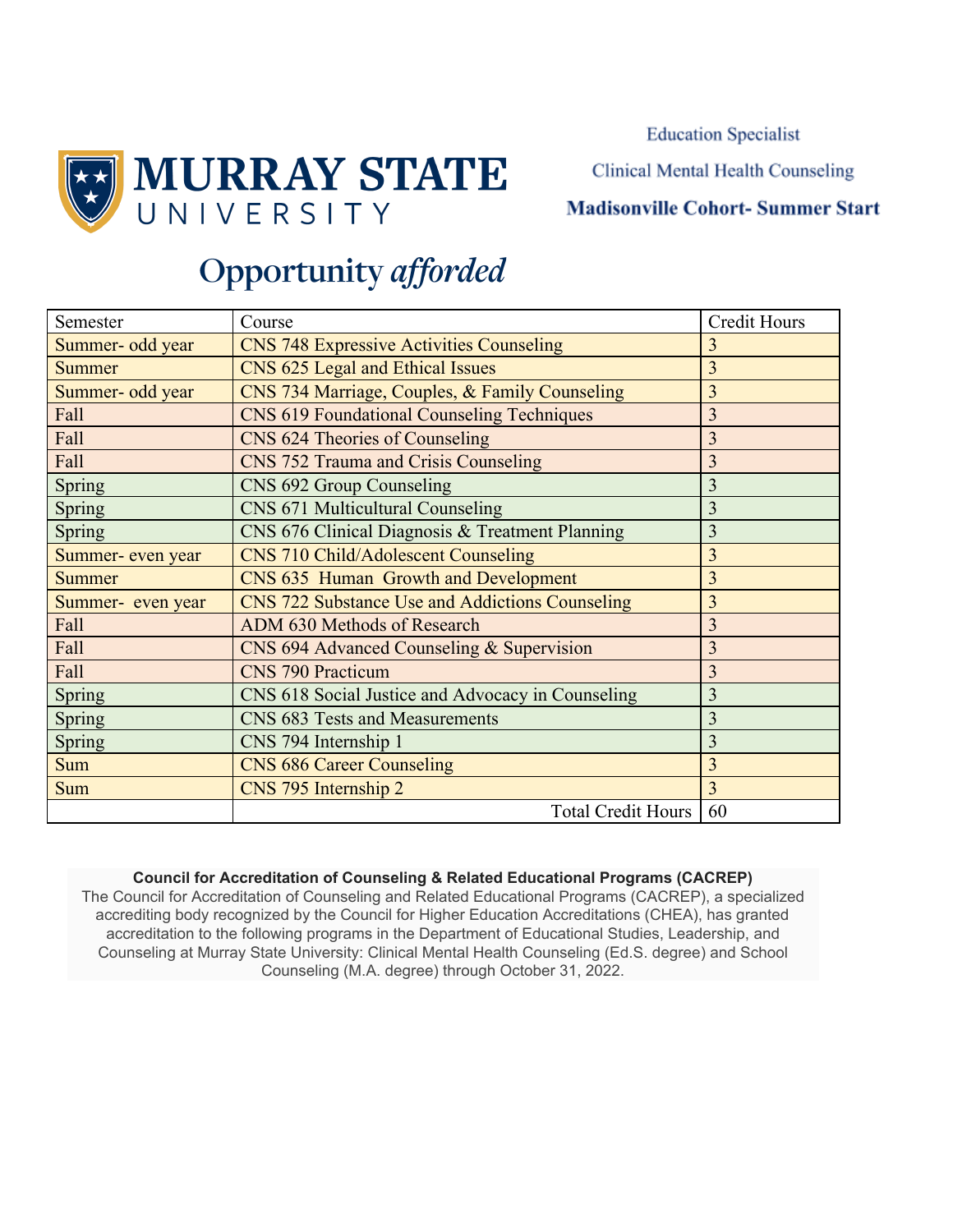

**Education Specialist Clinical Mental Health Counseling** 

## **Madisonville Cohort- Fall Start**

# **Opportunity** afforded

| Semester          | Course                                            | <b>Credit Hours</b> |
|-------------------|---------------------------------------------------|---------------------|
| Fall              | <b>CNS 619 Foundational Counseling Techniques</b> | 3                   |
| Fall              | CNS 624 Theories of Counseling                    | $\overline{3}$      |
| Fall              | CNS 752 Trauma and Crisis Counseling              | $\overline{3}$      |
| Spring            | CNS 692 Group Counseling                          | $\overline{3}$      |
| <b>Spring</b>     | CNS 676 Clinical Diagnosis & Treatment Planning   | 3                   |
| <b>Spring</b>     | <b>CNS 671 Multicultural Counseling</b>           | 3                   |
| <b>Summer</b>     | CNS 625 Legal and Ethical Issues                  | 3                   |
| Summer- odd year  | <b>CNS 748 Expressive Activities Counseling</b>   | 3                   |
| Summer- odd year  | CNS 734 Marriage, Couples, & Family Counseling    | 3                   |
| Fall              | ADM 630 Methods of Research                       | $\overline{3}$      |
| Fall              | CNS 635 Human Development                         | $\overline{3}$      |
| Fall              | <b>CNS 790 Practicum</b>                          | 3                   |
| Spring            | CNS 618 Social Justice and Advocacy in Counseling | 3                   |
| Spring            | CNS 683 Tests and Measurements                    | 3                   |
| <b>Spring</b>     | CNS 794 Internship 1                              | $\overline{3}$      |
| Summer- even year | <b>CNS 710 Child/Adolescent Counseling</b>        | 3                   |
| Summer- even year | CNS 722 Substance Use & Addictions Counseling     | 3                   |
| <b>Summer</b>     | <b>CNS 686 Career Counseling</b>                  | $\overline{3}$      |
| Fall              | CNS 795 Internship 2                              | 3                   |
| Fall              | CNS 694 Advanced Techniques and Supervision       | 3                   |
|                   | <b>Total Credit Hours</b>                         | 60                  |

#### **Council for Accreditation of Counseling & Related Educational Programs (CACREP)**

The Council for Accreditation of Counseling and Related Educational Programs (CACREP), a specialized accrediting body recognized by the Council for Higher Education Accreditations (CHEA), has granted accreditation to the following programs in the Department of Educational Studies, Leadership, and Counseling at Murray State University: Clinical Mental Health Counseling (Ed.S. degree) and School Counseling (M.A. degree) through October 31, 2022.